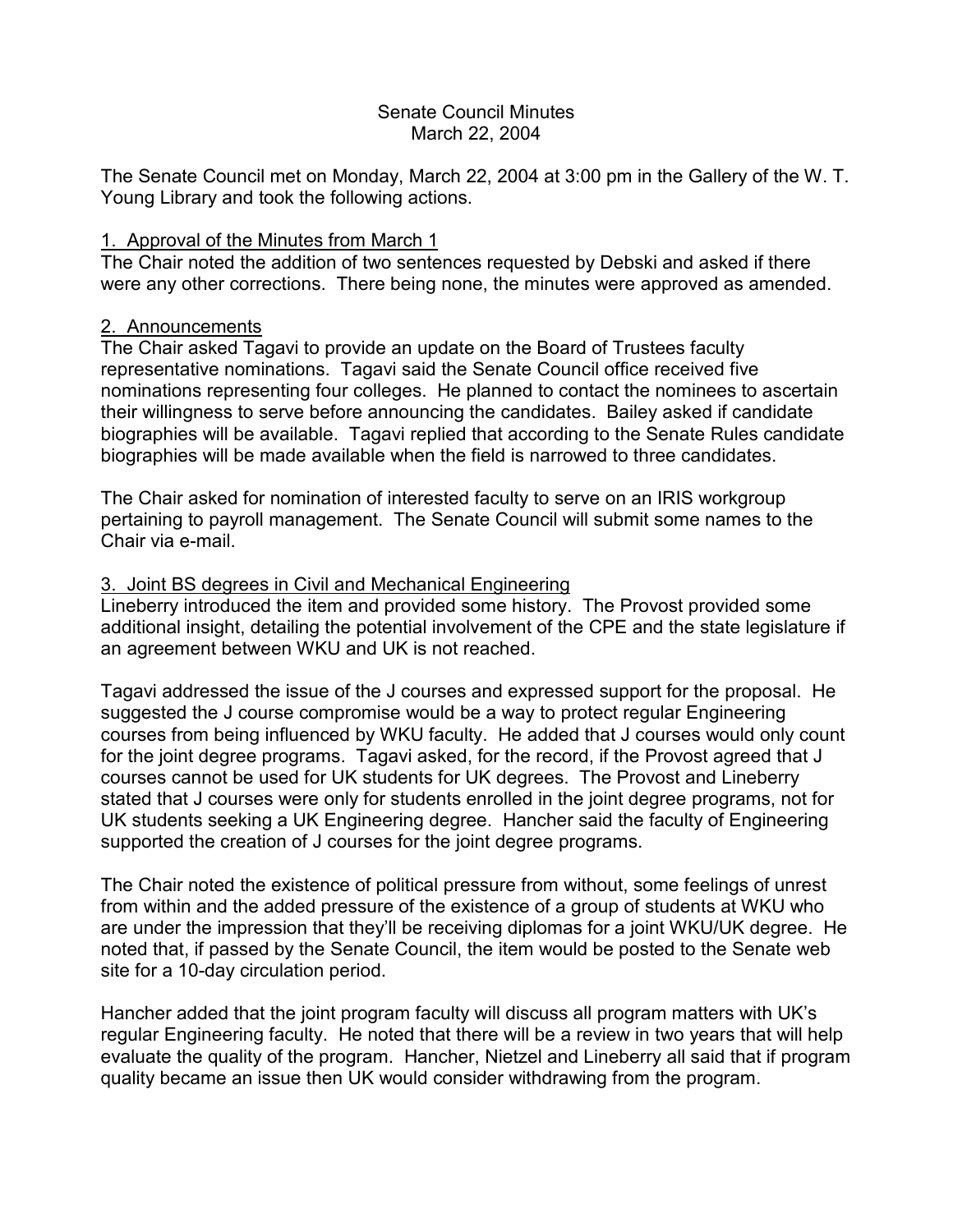Kraemer reported on the Undergraduate Council's discussion of the issue, noting that no particular issue with the pedagogy of the programs had been discovered. He noted the Council's discussion of the J course issue and said it was the Undergraduate Council's understanding that the J courses were a way to segregate control over the courses in question.

Grossman reported on the Academic Program Committee's discussion of the issue. He said the committee voted 4 to 0 with one abstention in favor of the proposal. He said his committee examined the issue from the perspective of their Senate charter and were satisfied that the creation of the joint programs will not adversely affect other programs, that the proposal had undergone the appropriate approval processes and that the quality of the joint programs would be assessed for accreditation purposes.

Tagavi added, for the record, that UK has full control to both enter and leave the relationship. He noted that a small part of the authority will be delegated to the program faculty, half of whom are from UK.

Grabau asked if the admission to Engineering standing requirements were different for the joint program and UK's Engineering program. Hancher noted that UK's requirement was more stringent, but noted that the environment at WKU is different than at UK. Tagavi noted that graduates of that program also receive a different degree. The Provost added that WKU students seem to be doing quite well in the program.

After brief discussion as to whether the joint program was considered distance learning, Grossman asked if there were any concerns about the working relationship with the WKU Engineering faculty. Tagavi spoke to both the relationship with the faculty and the quality of the joint program students.

Tagavi made a **motion** to approve the joint degree programs in Mechanical and Civil Engineering with the additions set forth in the cover letter from Hancher to Undergraduate Council dated March 7, 2004. Kaalund seconded the motion. The motion **passed** unanimously. The item will be posted to the Senate web site for ten days, after which the programs will be approved if no objections are raised.

Lineberry asked if the Minor Changes necessary to create the J courses could be accomplished via one comprehensive memo with a list of courses attached so as to avoid the paperwork of submitting a multitude of forms Tagavi suggested putting each course through as a Minor Change, since they will also be listed in the Bulletin. The Chair affirmed that, in view of the discussion to date about these joint programs, it would be acceptable and time-efficient to consider these new course submissions as minor changes, and he personally was in favor of it. There appeared to be general consensus among Council members that this was acceptable. Lineberry said Engineering will send a bulk Minor Change request through the Senate Council office, noting that only the number of the courses would change, not the content.

The visitors from Engineering departed.

4. Proposed Changes to the Senate Rules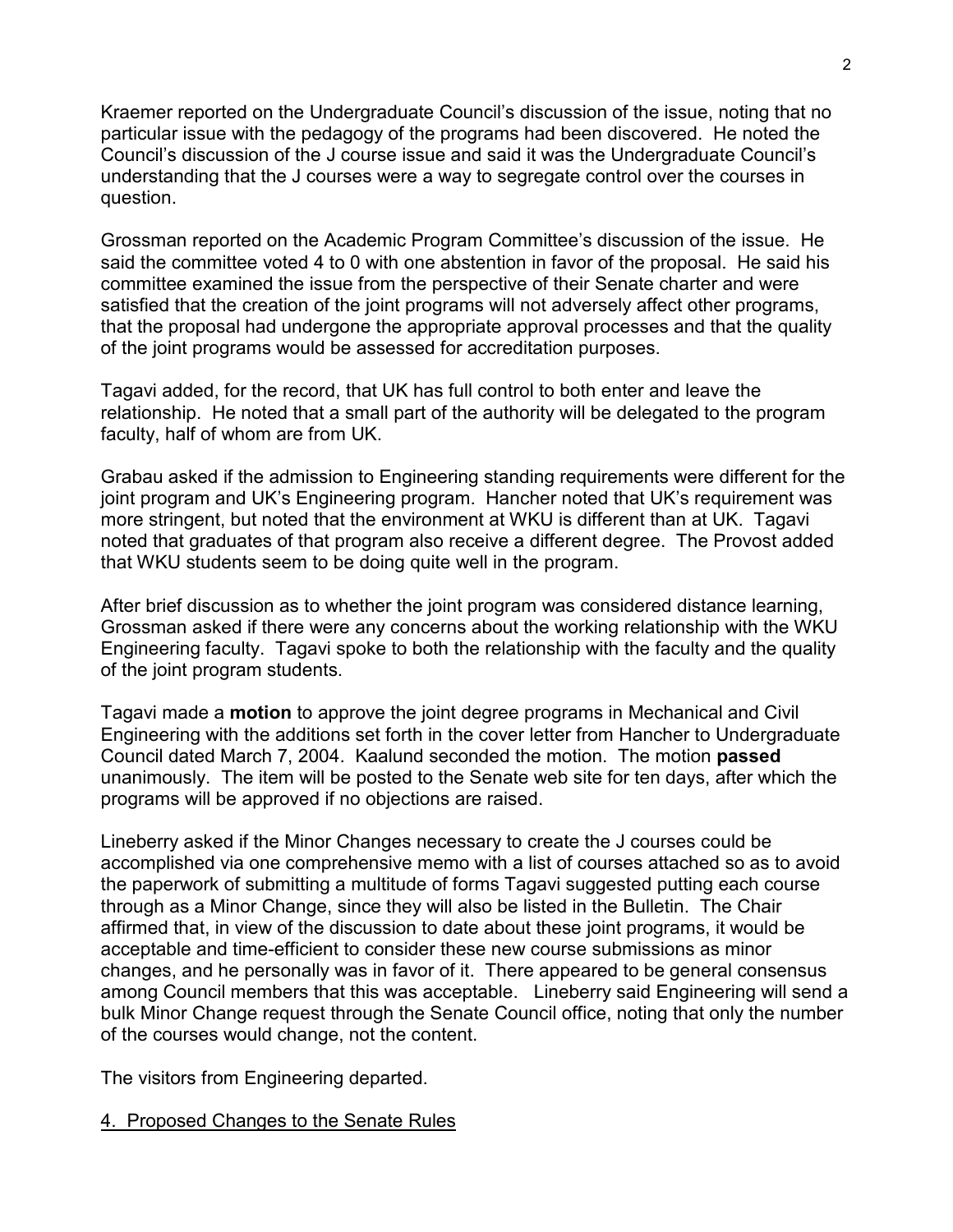Tagavi introduced the Board of Election Tie proposal from the Rules and Elections Committee. He noted that the Rules to not address how to solve a tie in the third round of the election if the two remaining candidates are equal in both first choice and second choice votes, adding that the current Rules would necessitate a new election. Tagavi said the proposed Rule change would allow for a random process, perhaps a coin toss, to determine the winner. Bailey asked what would happen in the event of a tie for second and third place. Tagavi admitted not having considered the possibility. The Chair suggested revisiting the item at the next Senate Council meeting so the Rules and Elections Committee could reconsider the issue. There was general consensus among the Council members for this suggestion, though Kennedy wondered why the complexity of the Rule exists in the age of electronic elections. Tagavi suggested it would be inappropriate to completely change the Rule at this time, since the election is already underway, but recommended evaluating the Rule before the next Board of Trustees election. Tagavi suggested his committee should also address the issue of what to do if the elected representative becomes ineligible to serve prior to taking office. He suggested changing the words to read "Board of Trustees member-elect becomes ineligible". The Senate Council members expressed agreement with the idea.

Cibull expressed concern about the random process suggested by Tagavi. He suggested repeating voting rounds until the tie is broken. Bailey expressed support for running an election again in the event of a tie. Tagavi asked for a show of hands in support of the random process suggestion. Debski suggested examining the random process solution for only the current election with the goal of fixing the rule for future elections. Five Council members expressed support for the random process of this current election, while four supported running a new election. The Rules and Elections Committee will examine the issue for the next Senate Council meeting.

The next item from the Rules and Election Committee was a proposal for a six-day rule to replace the existing ten-day rule for circulation of the Senate agenda prior to the Senate meetings. The Committee created language at the request of the Senate Council, but also forwarded the opinion (3 to 2) that the Rule should remain intact. Debski wondered by the Committee forwarded language they didn't intend to recommend. Saunier spoke against the proposal, suggesting that six days was not enough time to poll ones constituents. Bailey made a **motion** to send the proposal to the Senate with no recommendation and to inform the Senate of the deliberations of the Committee. Chard **seconded** the motion. The motion **passed** without dissent. Cibull asked for a summary of how many times in the past year the 10-day rule had been waived, and for which items. Ms. Scott will research the question.

The third proposal from the Committee referenced the lasts Senate Council discussion regarding whether a new search committee should be formed every year to appoint a new Ombud if the current Ombud was interested in serving again, and there was no objection from the Senate Council or the Provost. Tagavi presented language to change the Rules. He also presented the Committee's opinion that a third term for Ombud should not be allowed. Tagavi requested a vote on the proposed change to the Rule first, followed by a possible amendment to disallow a third term. The Chair suggested approving the wording and then initiating a campus-wide discussion as to how many terms an Ombud can serve. The Senate Council members expressed agreement.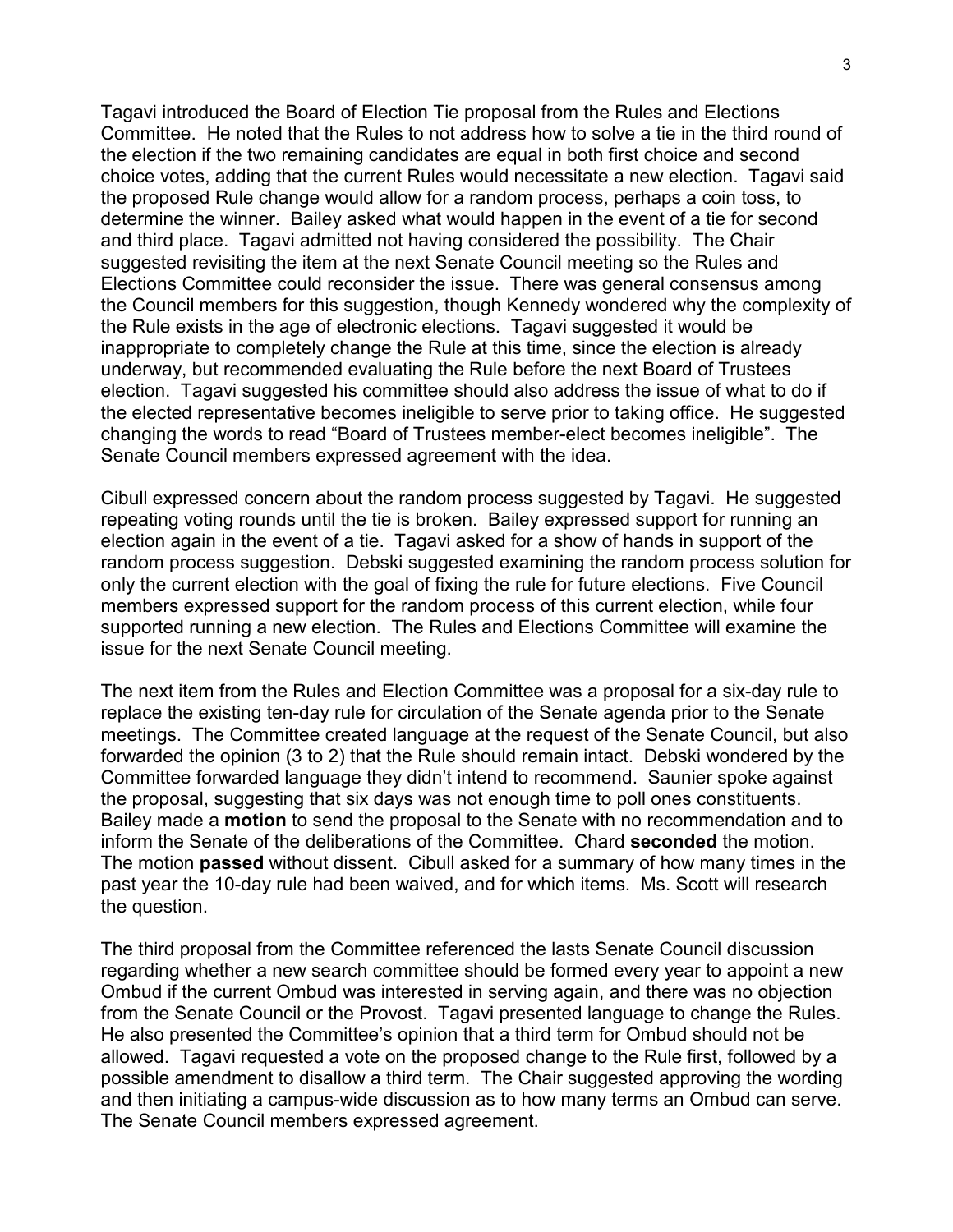Tagavi said the proposal was on the floor from the Committee as a **motion**. Kaalund **seconded** the motion. Edgerton asked about language in the proposal that referred to LCC. Tagavi noted that the legislation to relocate LCC had not yet been signed. Kaalund noted that many Rules will require revision once the legislation is signed. The motion **passed** without dissent. The proposal will be sent to the Senate with a positive recommendation.

### 5. Oral Communications Requirement

The Chair introduced the item expressed his opinion that the issue is symbolic of the difficult issue the Senate will have to deal with more frequently; the tension between curriculum and resources. The Chair invited members of the College of Communication to present the proposal and asked the Senate Council to reconsider the issue and its opinion. Harrington gave a PowerPoint presentation, which will be linked to these minutes. Harrington noted the lack of resources and qualified professionals as two reasons to support the proposal. Jones asked how much difference existed between paying for additional TA's versus hiring more lecturers. The Provost estimated the difference at around \$100,000. Harrington noted a lack of office space, problems with teaching the skill across the curriculum, difficulty with SACS assessment issues, the additional pressures placed on the colleges due to the Graduation Agreement, and reviewed the various alternatives attempted in the past.

Yanarella spoke against the proposal, suggesting that Oral Communications is an integral part of liberal education. He requested that other solutions be investigated and presented. He suggested further investigation into the dispersion model in which Communications would play a dominant instructional role in helping departments offer a way of promoting Oral Communications competency.

Waldhart disagreed with Yanarella's suggestion, noting that the benchmarks teach Oral Communications, but not as a requirement. He also noted that the few schools who had attempted a "Communications across the Curriculum" model were now moving away from it. She noted that such programs were expensive and only worked well with small classes.

Yanarella strongly opposed the "stripping of Oral Communication" and expressed concern that Communications did not take Oral Communications seriously. Harrington disagreed, noting that removing the requirement from the USP requirements would allow the college to "do it right". The Chair interjected that a pedagogical discussion would have to take place at another time and requested the Council members focus their attention on a direction for the proposal. He suggested directing some of the resource and curricular questions to the Provost.

Chard suggested that Council members should be respectful and acknowledge the efforts expended by Communications. She noted that while a CAC approach had its benefits, she was uncertain as to the financial implications for the other departments.

The Provost suggested expanding the alternate routes to fulfilling the requirement as an option. He noted that SACS'criticism of the number of TA's and PTI's used to teach the required courses was correct. He said he would not use PTI's and TA's to teach extra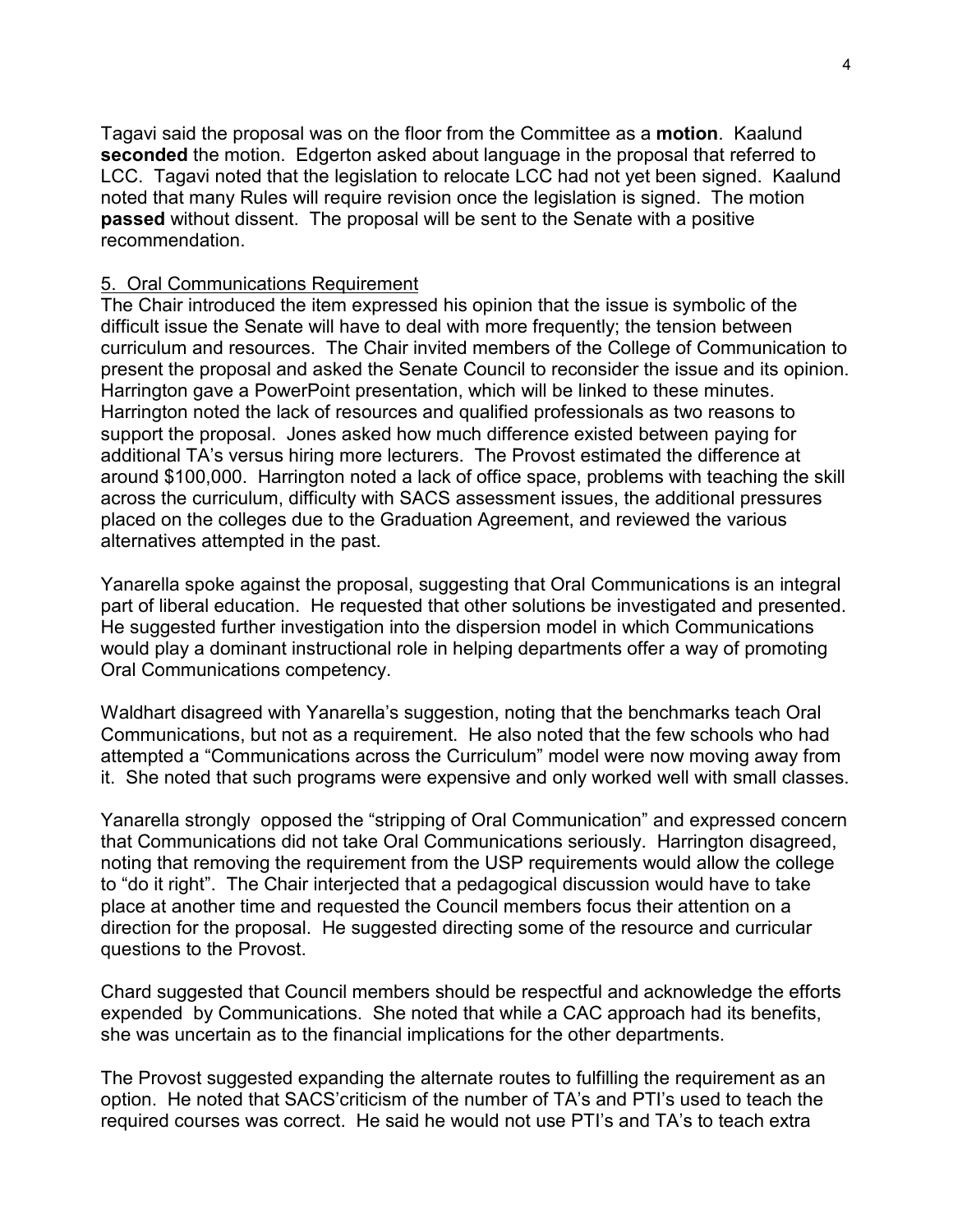sections and risk a serious accreditation issue. He would obtain the necessary funds to hire more lecturers from the other colleges, if the requirement remained unchanged.

Cibull expressed interest in hearing other alternatives presented. He asked how many sections would continue to be offered. Harrington said that 108 sections are currently offered, but if the requirement were removed it would be reduced to approximately 70 sections. Cibull asked if a proportional amount of resources would be removed. Harrington answered that they would retain the resources "to do what we need to do". Cibull expressed support for identifying courses in each college that could be targeted for interaction with Communication to develop those courses as those colleges' required courses for fulfillment of the requirement. Waldhart noted that increasing class size would make such a suggestion difficult.

Johnson said that his college could accommodate 2,600 students and there are approximately 4,000 students coming in, resulting in a 1,400 student gap. He said the college has considered alternative approaches and suggested declaring a moratorium on the requirement until a more integrated approach can be identified.

The Chair asked for guidance from the Senate Council members on the possible disposition of the proposal.

Bailey noted that it was difficult to "look after the quality of undergraduate education" when asked to remove the requirement due to resource problems. He suggested examining other alternatives, including the possibility of accepting fewer students. The Provost noted the need to serve the backlog of students who have been waiting to be able to register in one of the classes that fulfills the requirement.

Tagavi noted the documentation referred to in the presentation was not part of the proposal itself and requested that it be included. Kraemer apologized for not forwarding the results of the research gathered by USP when examining the issue.

Debski expressed her view that "resources should follow need". She expressed concern that the Graduation Agreement had been mentioned as an argument for removing a USP requirement. She added that many departments that teach service classes were not faring well with increased enrollment. She supported Cibull's point about creating an interim plan, and suggested the burden of teaching oral communication skills should not be placed on individual departments.

The Provost acknowledged that budget cuts do have a huge impact on education and said he expects resources to continue to dwindle. He suggested examining "what part of liberal education we can afford". He also noted that smaller class sizes in oral communication courses would allow Communication to do a better job of teaching those skills. He suggested finding ways to build oral communication skills into the rest of the curriculum. He also suggested putting a moratorium on the requirement now and reiterated the impossibility of putting more PTI's in the classroom. The Provost said he could easily fund the \$600,000 shortfall necessary to maintain the requirement by taking the funds from the other colleges.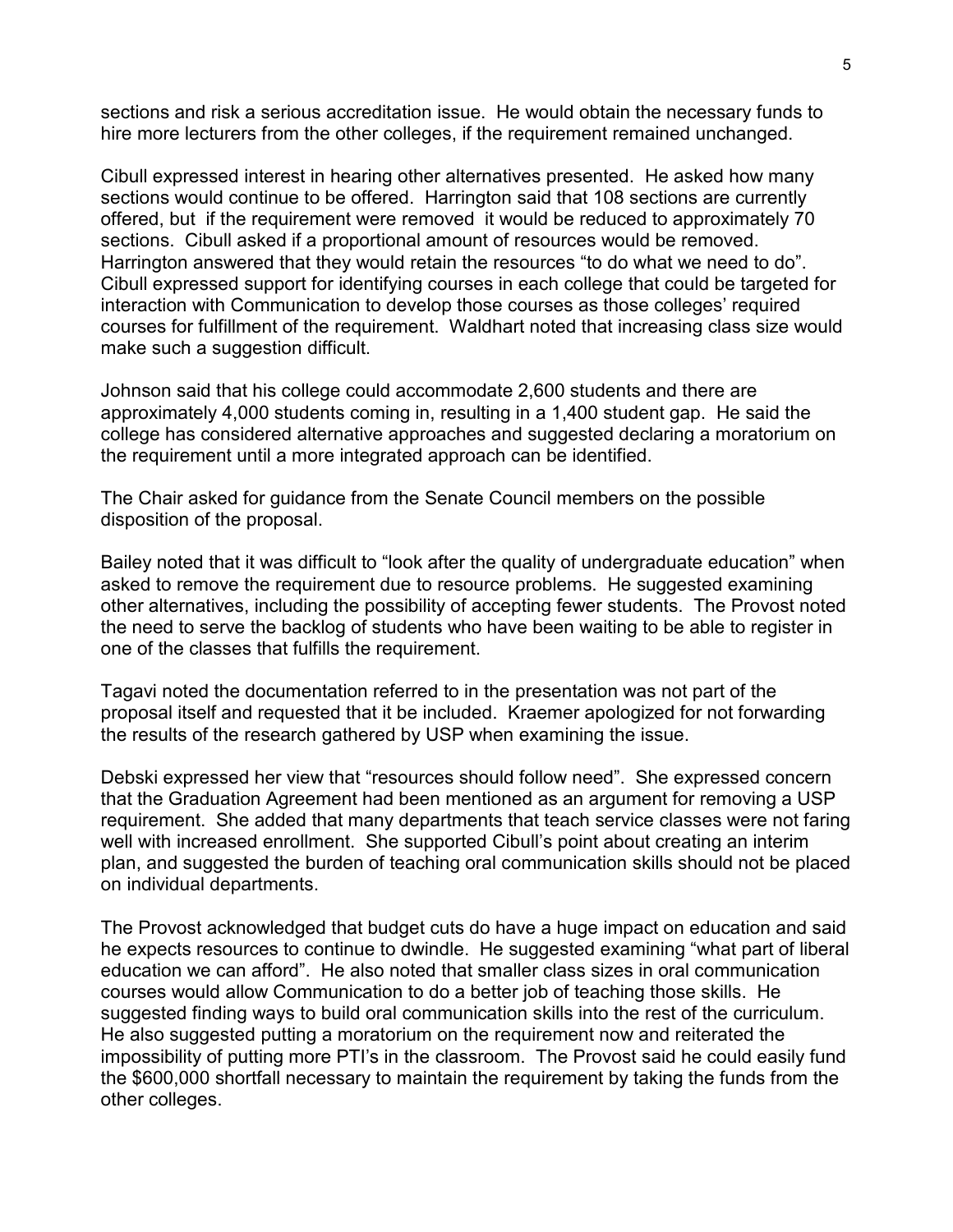Kaalund said that lessening the burden on Communications by creating a moratorium and eliminating the backlog of students was the "best way to do this now" until new options can be explored. Kennedy asked if class size would change if the requirement was removed. Harrington replied that it would stay the same for the time being to take care of the backlog.

Chard made a **motion** to send the proposal to the Senate with no recommendation but with the Senate Council suggestion of implementing a moratorium with re-evaluation of the requirement in three years. Debski **seconded** the motion. Tagavi suggested making it more clear that if nothing changed in that time the requirement would revert to the current USP requirement. Bailey suggested changing "moratorium" to "suspension". Debski recommended specifying the student's year in school. Chard said it applied to incoming freshman. The Provost recommended including transfer students. Tagavi suggested making it a positive recommendation to the Senate, given that the proposal is now a suspension of USP requirement rather than a permanent change. The Chair asked who will re-evaluate the requirement. Johnson suggested sending it back to the Senate. The Chair suggested asking USP to develop criteria for re-evaluation.

The **motion** as amended was to suspend the Oral Communication requirement from USP for three years for entering freshmen and transfer students for Fall 2004 with re-evaluation by the Senate. The USP Committee will develop guidelines for re-evaluation. The suspension will apply to the incoming classes of 2004, 2005 and 2006. The motion will be before the Senate with a positive recommendation. The motion **passed** with one opposed and one abstention.

The visitors from Communication departed.

committee for its "excellent suggestions".

5. Recommendation from Admissions and Academic Standards Committee Ferrier discussed the College of Pharmacy progress guidelines and reminded the Council members there had been need for editorial follow-up work after this item was last heard by the Council. Ferrier noted that his committee had been unclear on which classes would count toward a Pharmacy GPA and reported that classes taken during the first through fourth professional years are included in that definition. Lubawy thanked Ferrier's

Cibull **moved** to approve the proposal. Kaalund **seconded** the motion.

Edgerton asked if courses taken outside of Pharmacy would be subject to the guidelines. Lubawy said Pharmacy students should be able to handle the material in all classes taken. Cibull noted that petitions could be put forth by students in odd situations. Saunier noted that students could be suspended from the college without being suspended from UK. Lubawy said students would either petition to be readmitted to Pharmacy, another college in the University, or transfer to another University. Saunier noted that students could change majors and keep coming back to Pharmacy. Lebawy said that that sort of petition for readmission to Pharmacy would be heard by committee. Tagavi noted that there is no "dismissal" with reference to academic probations and suggested to drop that term. Lubawy agreed.